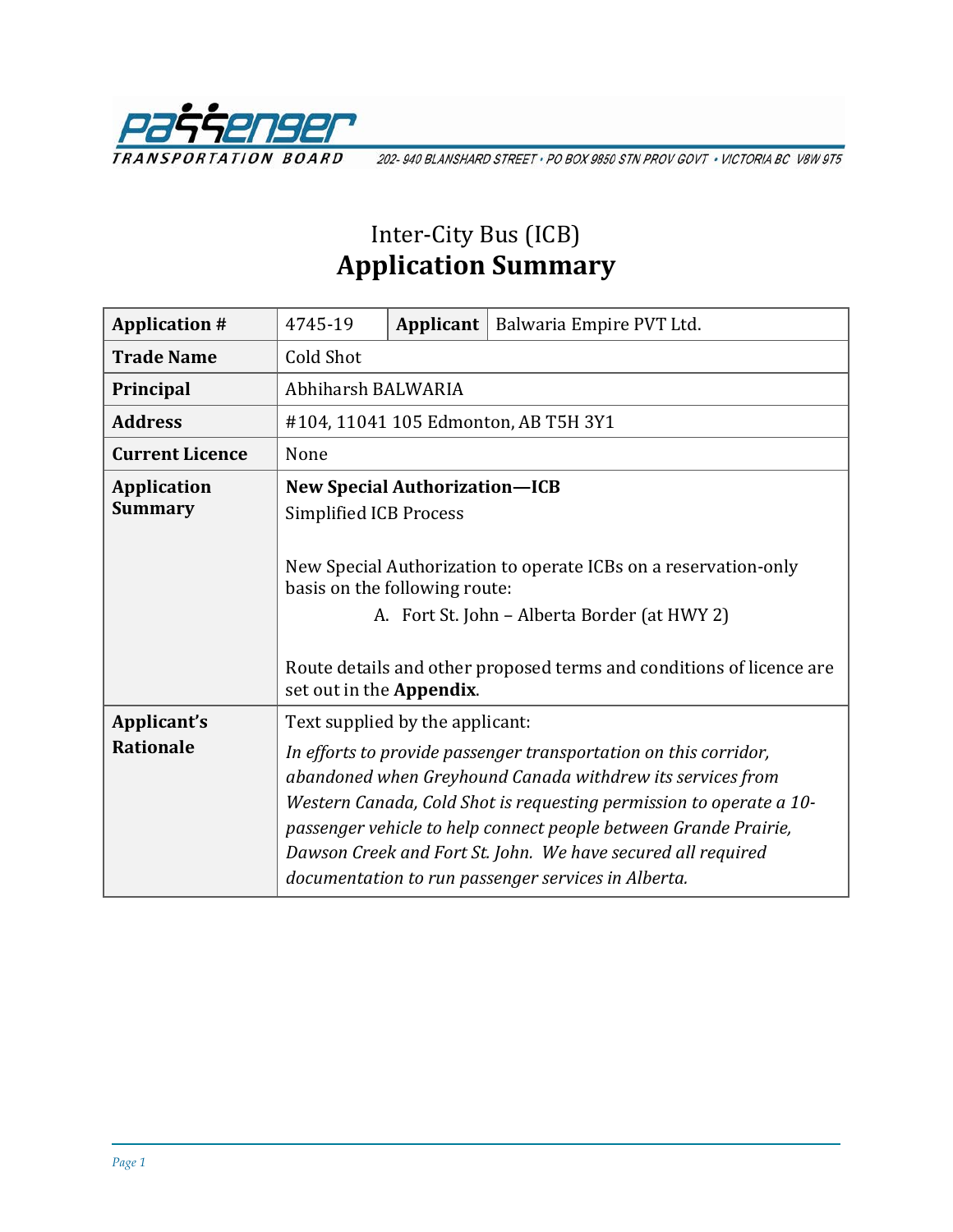## **Appendix**

## **Terms and Conditions Proposed by the Applicant**

The applicant seeks PT Board approval to operate inter-city buses under Special Authorization with terms and conditions set out in this appendix.

| <b>Special</b><br>Authorization | <b>Inter-City Bus (ICB)</b>                                                                                                                                                                                                                                                                                                                                                                                                                                                                                                                                                                                                                                                                  |  |  |  |  |
|---------------------------------|----------------------------------------------------------------------------------------------------------------------------------------------------------------------------------------------------------------------------------------------------------------------------------------------------------------------------------------------------------------------------------------------------------------------------------------------------------------------------------------------------------------------------------------------------------------------------------------------------------------------------------------------------------------------------------------------|--|--|--|--|
| <b>Terms &amp; Conditions</b>   |                                                                                                                                                                                                                                                                                                                                                                                                                                                                                                                                                                                                                                                                                              |  |  |  |  |
| <b>Services</b>                 |                                                                                                                                                                                                                                                                                                                                                                                                                                                                                                                                                                                                                                                                                              |  |  |  |  |
| Service                         | Transportation of passengers must be provided:<br>a) on a scheduled basis, and<br>b) in accordance with minimum frequencies and other terms and<br>conditions of licence that apply to the routes and route points.                                                                                                                                                                                                                                                                                                                                                                                                                                                                          |  |  |  |  |
| <b>Schedule</b>                 | The licence holder must publish, in a manner accessible to the general<br>public, a schedule for each route with the time and location of each<br>stop, and must carry in each vehicle a copy of the schedule that the<br>vehicle is following.                                                                                                                                                                                                                                                                                                                                                                                                                                              |  |  |  |  |
| Service Exception               | Routes may only be operated on a "pre-booked" or "reservation<br>required" basis if the route points are:<br>a) designated as reservation required in the licence,<br>b) identified as pre-booked or reservation required in all current,<br>published schedule information, and<br>c) available at all times for pre-booking or reservation on the<br>licensee's website.<br>When these conditions are met and when no reservations have been<br>received for pick up or drop off at one or more points on the route by<br>the time service is scheduled to be provided, the licence holder has<br>the option of not providing service to those points that would otherwise<br>be required. |  |  |  |  |
| <b>Standees</b>                 | Transportation of standees is authorized only when all of the following<br>conditions are met:<br>The licence holder has current and proper insurance coverage for the<br>1.<br>transportation of standees,<br>2. Passengers are not permitted to stand for a period that is longer than<br>30 minutes or for a distance that exceeds 30 road kilometres, and<br>Freight and passenger baggage is not carried in the passenger<br>3.<br>compartment when standees are being transported.                                                                                                                                                                                                     |  |  |  |  |